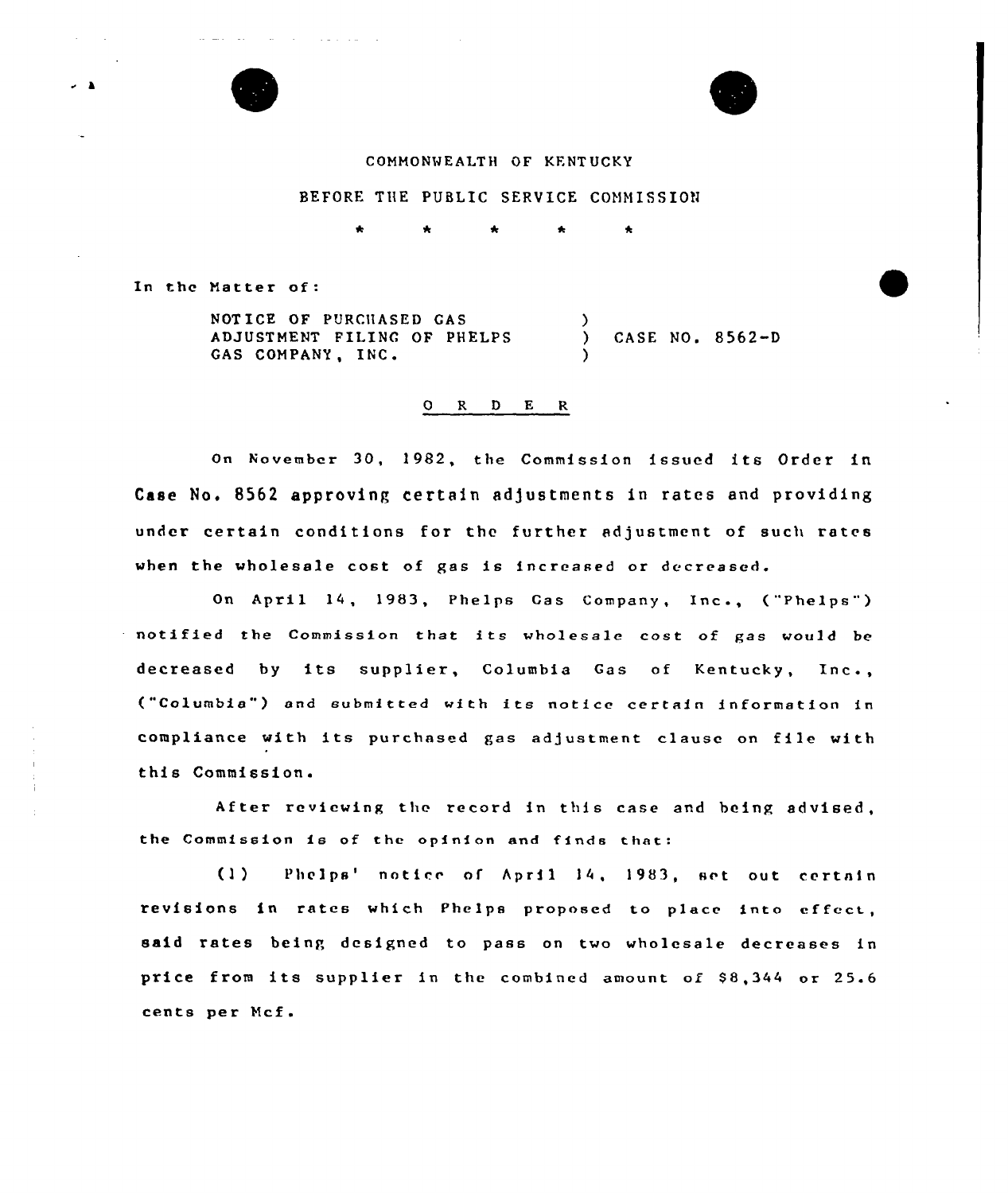(2) Phelps' wholesale cost of gas was decreased by Columbia effective March 1, 1983, in the amount of .7 cents per Mcf. Phelps did not file an application for permission to track this decrease thus resulting in an overcollection from its customers. Phelps should report to the Commission the amount overcollected from its customers during the period from March 1, 1983, to the date the proposed rates are implemented, along with a plan to refund the same amount to its customers.

(3) Columbia notified Phelps of an additional wholesale decrease to be effective April 1, 1983, in the amount cf <sup>24</sup> <sup>9</sup> cents per Mcf. Due to the retroactive nature of this decrease, Phelps should report to the Commission any excess revenues  $collected$  during the period from  $April 1, 1983, to the date the$ proposed rates are implemented, along with a plan to refund any excess collections to its customers.

(4) Phelps requested an effective date of Nay 1, 1983, for the proposed rates. The effective date should be April 1, 1983, the same as the effective date of the most recent wholesale decrease.

(5) Phelps'djustment in rates under the purchased gas adjuatment provisions approved by the Commission in its Order in Case No. 8562 dated November 30, 1982, is fair, just and reasonable and in the public interest and should be effective with gas supplied on and after April 1, 1983.

IT IS THEREFORE ORDERED that the rates in the Appendix to this Order be and they hereby are authorized offective with gas supplied on and after April 1, 1983.

 $-2-$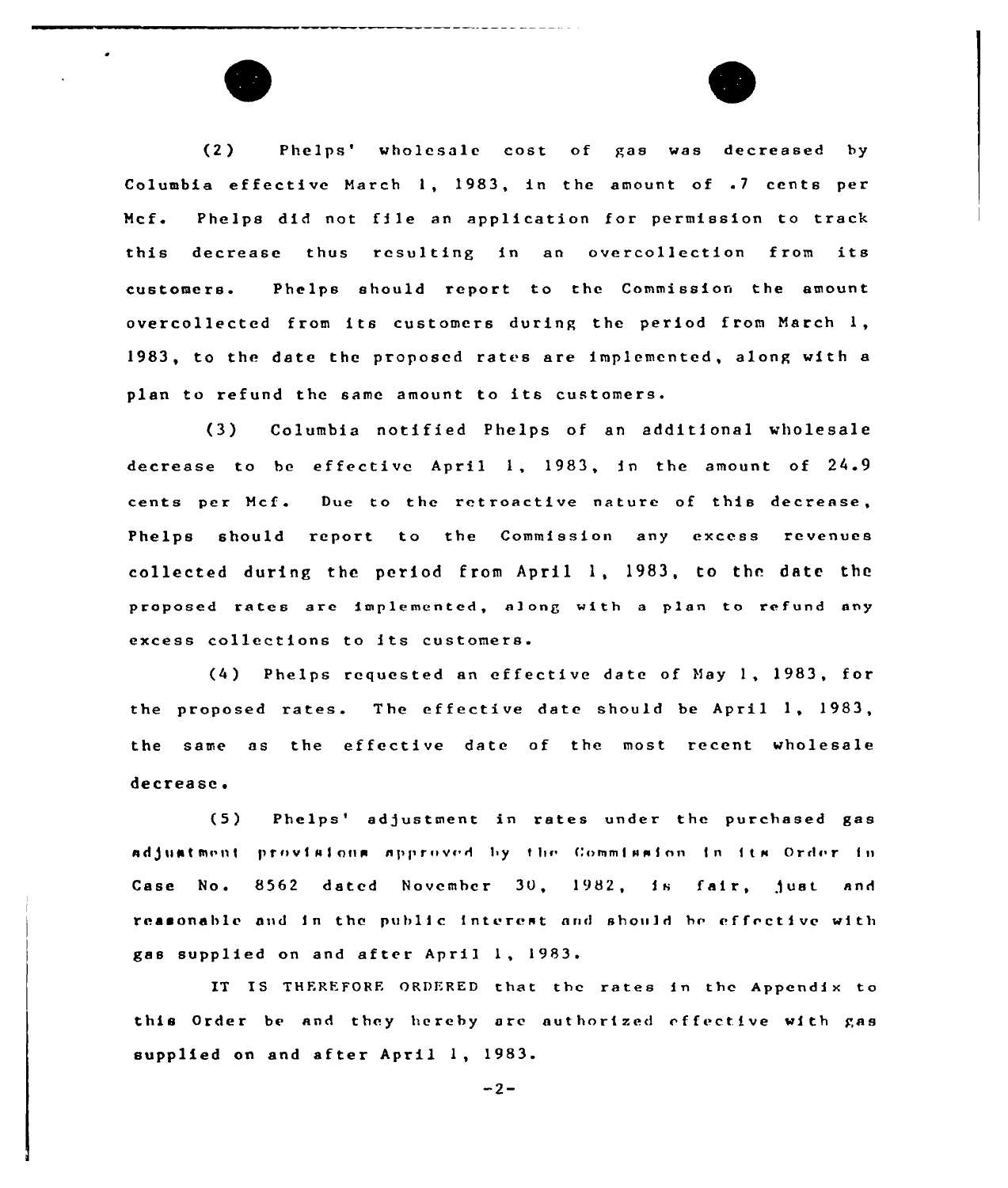IT IS FURTHER ORDERED that for the purpose of the future application of the purchased gas adjustment clause of Phelps the base rate for purchased gas shall be:

## Commodity

Columbia Gas of Kentucky, Inc. \$5.760 per Mcf

IT IS FURTHER ORDERED that within 60 days of the date of this Order Phelps shall report to the Commission any excess revenues collected during the period from March 1, 1983, to the date the proposed rates are implemented, along with a plan to refund any excess collections.

IT IS FURTHER ORDERED that within 30 days of the date of this Order Phelps shall file With this Commission its revised tariffs setting out the rates authorised herein.

> Done at Frankfort, Kentucky, this 28th day of April, 1983. PUBLIC SERVICE COHHISSION

Vice Chairma

Com

ATT <sup>E</sup> ST:

Secretary